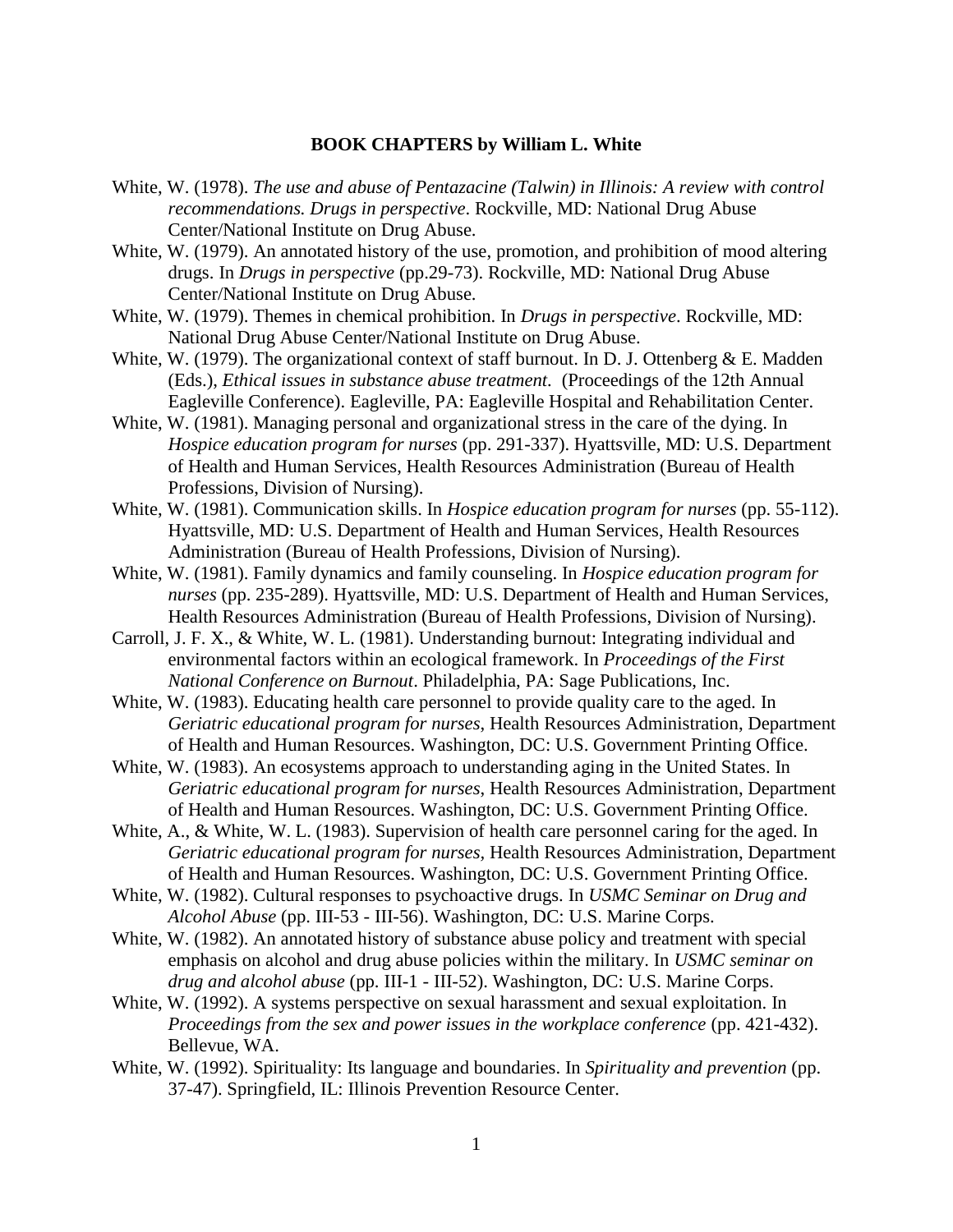- White, W. L. (1995). A systems perspective on sexual exploitation of clients by professional helpers. In J. C. Gonsiorek (Ed.), *Breach of Trust: Sexual Exploitation by Health Care Professionals and Clergy* (pp. 176-192). Thousand Oaks, CA: Sage Publications.
- Kuehnert, P. L., Matthes, T., & White, W. L. (1995). A regional cooperative model of HIV/AIDS case management: Evaluation and research issues. In *Proceedings of the October 6-7, 1995 working conference on HIV/AIDS case management research and evaluation*. U.S. Public Health Service.
- Godley, S. H., Adams, L. Dennis, M. L., Godley, M. D., & White, W. L. (1996, May). Case management for adolescent substance abusers: The need, critical issues, and recommendations for further study. In H. A. Siegal & R. C. Rapp (Eds.), *Case management and substance abuse treatment: Perspectives, methods and experience*. Symposium conducted at Wright State University School of Medicine, Dayton, OH.
- White, W. L. (1998). A systems perspective on misconduct of a sexual nature. In *Living the sacred trust: Clergy sexual ethics*. Nashville, TN: General Board of Higher Education & Ministry.
- White, W. L. (1998). Professional and ethical responsibilities. In *The practice guideline for addiction counseling professionals*. Honolulu, HI: Addiction Technology Transfer Center of Hawaii.
- Dennis, M., & White, W. (1999). The legalization debate: Is there a middle ground? In J. Inciardi (Ed.), *The drug legalization debate* (2<sup>nd</sup> ed., pp. 75-100). Thousands Oaks, CA: Sage Publications, Inc.
- White, W. (2000). The organizational family: A systems perspectives. In L. Scott (Ed.), *Living the Sacred Trust: Clergy Sexual Ethics* (pp. 63-77). Nashville, TN: General Board of Higher Education and Ministry/United Methodist Church.
- Angelovich, N., Karvinen, T., Panichelli-Mindel, S., Sampl, S., Scudder, M., Titus, J., & White, W. (2001). *The clinical management of a multi-site field trial of five outpatient treatments for adolescent substance abuse*. In all five CSAT Cannabis Youth Treatment Manuals.
- White, W. L. (2002). Trick or treat? A century of American responses to heroin addiction. In D. Musto (Ed.), *One hundred years of heroin* (pp. 131-148). Wesport, CT: Auburn House.
- White, W. (2004). History of drug problems and drug policies in America. In R. Coombs (Ed.), *Addiction counseling review: Preparing for comprehensive certification exams*. Lahaska Press, pp.81-104.
- White, W. (2004). Professional ethics. In R. Coombs (Ed.), *Addiction counseling review: Preparing for comprehensive certification exams*. Lahaska Press, pp. 535-576.
- White, W., Boyle, M. & Loveland, D. (2004) Recovery from addiction and recovery from mental illness: Shared and contrasting lessons. In Ruth Ralph and Pat Corrigan, Eds. *Recovery and Mental Illness: Consumer Visions and Research Paradigms*. Washington DC: American Psychological Association, pp 233-258.
- Kurtz, E. and White, W. (2003). Alcoholics Anonymous. In Blocker, J. and Tyrell, I., Eds. *Alcohol and Temperance in Modern History*. Santa Barbara , CA: ABC-CLIO, pp. 27-31.
- Baumohl, J. and White, W. (2003). Treatment Institutions. In Blocker, J. and Tyrell, I., Eds., *Alcohol and Temperance in Modern History*. Santa Barbara , CA: ABC-CLIO, pp. 619- 624.
- White, W. (2003). Alcoholic Mutual Aid Societies. In Blocker, J. and Tyrell, I. (eds.), *Alcohol and Temperance in Modern History*. Santa Barbara , CA: ABC-CLIO, pp. 24-27.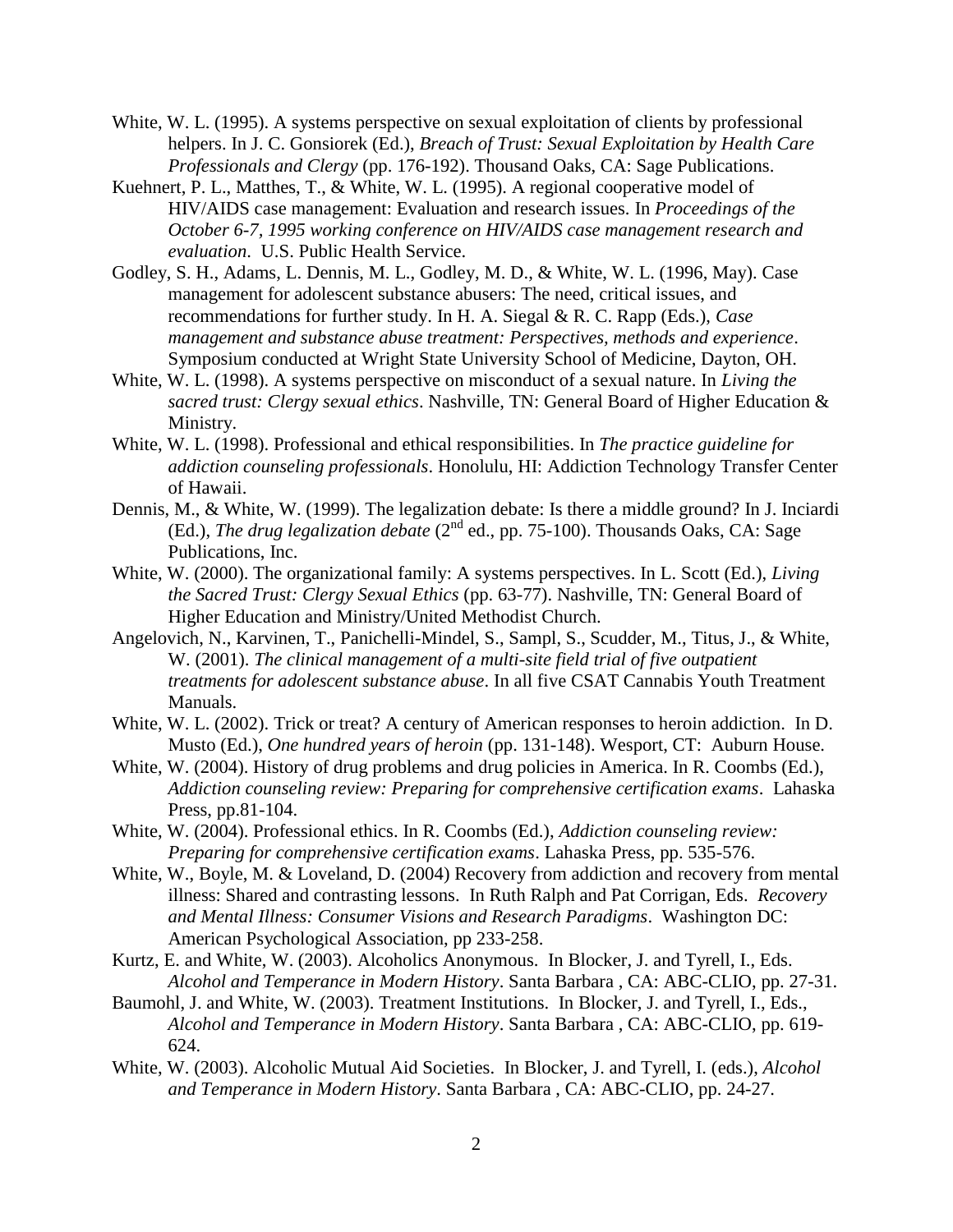- White, W. (2003). National Council on Alcoholism. In Blocker, J. and Tyrell, I., Eds., *Alcohol and Temperance in Modern History*. Santa Barbara , CA: ABC-CLIO, pp. 436-437.
- White, W. (2003). Christopher Smithers Foundation. In Blocker, J. and Tyrell, I., Eds., *Alcohol and Temperance in Modern History*. Santa Barbara , CA: ABC-CLIO, pp. 154-155.
- White, W. (2003). Hazelden Foundation. In Blocker, J. and Tyrell, I., Eds. *Alcohol and Temperance in Modern History*. Santa Barbara , CA: ABC-CLIO, pp. 290-291.
- White, W. (2003). Harold Everett Hughes. In Blocker, J. and Tyrell, I., Eds., *Alcohol and Temperance in Modern History*. Santa Barbara , CA: ABC-CLIO, 303-304.
- White, W. (2004). OxyContin Addiction: A New Drug, But an Old Problem. In: Pinsky, D., Meyers, R., Gardin, J., White, W. & Brown, S. (2004). *When Painkillers Become Dangerous*. Center City, MN: Hazelden, pp. 99-138.
- White, W. (2004) The lessons of language: Historical perspectives on the rhetoric of addiction. In Tracy, S and Acker, S. Eds. Altering American Consciousness: Essays on the History of Alcohol and Drug Use in the United States, 1800-2000 (pp. 33-60). Amherst: University of Massachusetts Press.
- White, M. Funk, R., White, W., & Dennis, M. (*2004).* Predicting violent behavior in adolescent cannabis users: The GAIN-CVI*.* In K. Knight & D Farabee (Eds.), *Treating addicted offenders: A continuum of effective practices* (pp. 3-1 to 3-7). Kingston, New Jersey: Civic Research Institute.
- Godley, M.D., & White, W.L. (2005). A brief history and some current dimensions of adolescent treatment in the United States. In M. Galanter (ed.), *Progress in the treatment of alcoholism*, Vol 17 (pp. 369-382). New York, NY: Springer.
- White, W.L. & Webber, R. (2006). La Historia del Tratamiento Farmacológico para los Desórdenes del Uso de la Sustancia (The History of Pharmacological Treatment for Substance Use Disorders). In F. López-Muñoz, F. & Alamo, C. (Eds.), *La Historia de la Psicofarmacología*, Madrid: Editorial Médica Panamericana (pp. 887-898).
- White, W. (2007). How to enhance the odds for recovery. InHoffman, J. & Froemke, S. Eds., Addiction: *Why Can't they Just Stop? New Knowledge, New Treatment, New Hope* (pp. 221). New York: Home Box Office. *[http://www.hbo.com/addiction/aftercare/44\\_enhance\\_recovery\\_odds.html](http://www.hbo.com/addiction/aftercare/44_enhance_recovery_odds.html)*
- White, W., Popovits, R. & Donahue, E. (2007) Ethical, legal and policy issues in the treatment of co-occurring substance use and psychiatric disorders among adolescents. In Y. Kaminer & O. Bukstein (Eds.) *Adolescent Substance Abuse: Dual Diagnosis & High Risk Behaviors.* New York:Haworth Press, pp. 473-492.
- White, W. & Kurtz. E. (2008). Twelve defining moments in the history of Alcoholics Anonymous. In Galanter, M. & Kaskutas, L. (Eds.) *Recent Developments in Alcoholism,*  18:37-57, New York: Plenum Publishing Corporation.
- White, W. (2009) Addiction medicine in America: It's birth and early history (1750-1935) with a modern postscript. In R. Ries, D. Fiellin, S. Miller, & R. Saitz, Eds. *Principles of Addiction Medicine*, 4<sup>th</sup> Edition, American Society of Addiction Medicine. Baltimore: Lippincott Williams & Wilkins, Chapter 22, pp 327-334.
- White, W. & Kelly, J. (2011). Recovery management: What if we really believed that addiction was a chronic disorder? In Kelly, J. & White, W. (Eds.) *Addiction recovery management: Theory, science and practice*. New York: Springer Science, pp. 67-84.